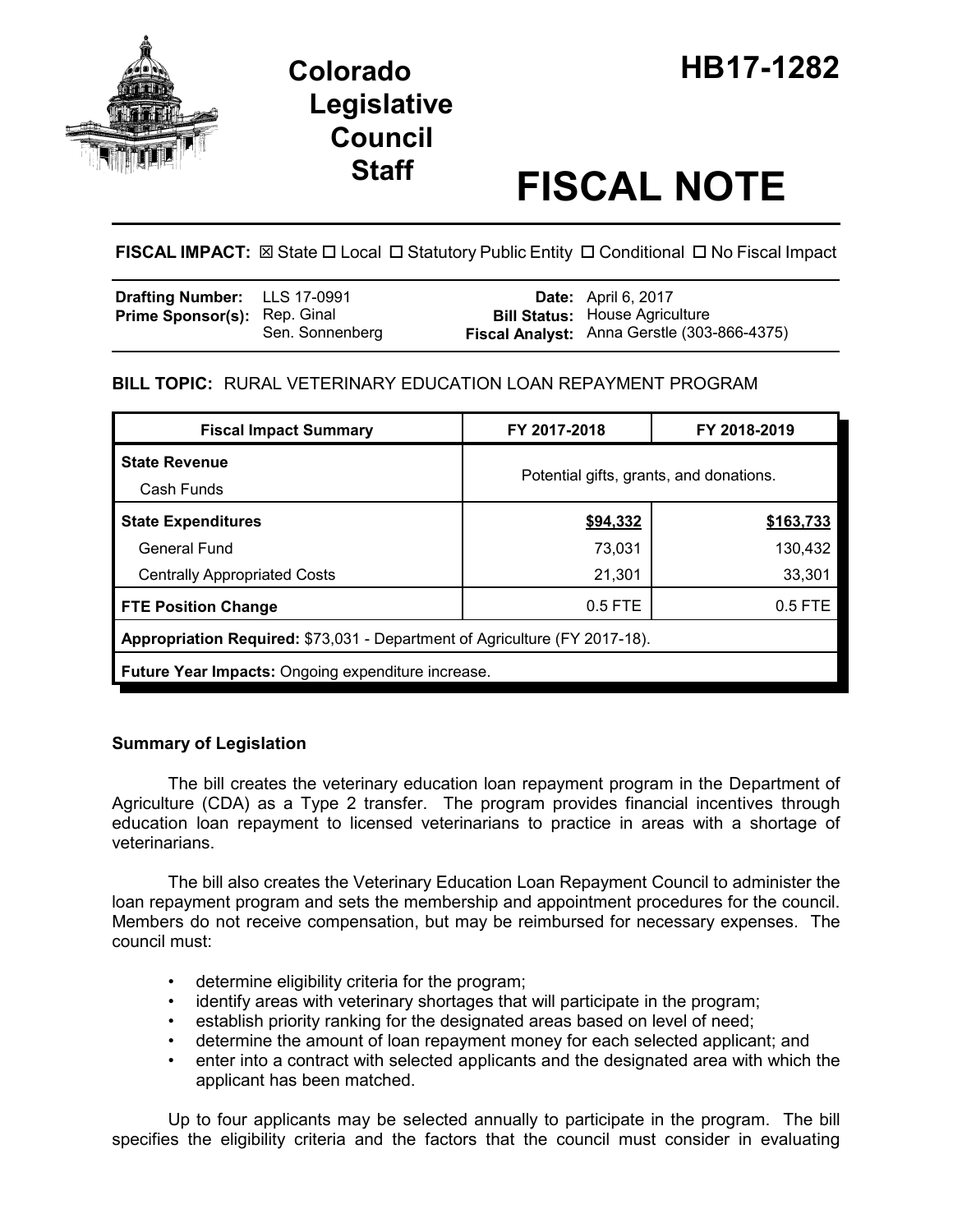Page 2

applications. An applicant selected for the program is eligible for an amount that correlates to his or her outstanding loans, up to \$70,000, and must contract with the council to provide services in a designated shortage area for up to four years. The amount is distributed to selected applicants as follows:

- \$10,000 upon completion of six months of the first year;
- an additional \$15,000 upon completion of the second year;
- an additional \$20,000 upon completion of the third year; and
- an additional \$25,000 upon completion of the fourth year.

The bill creates the Veterinary Education Loan Repayment Fund and moneys in the fund are continuously appropriated. The council may receive and expend gifts, grants, and donations for the program, including endowment funds, and may contract with a public or private entity. If an entity donates money for the placement of a veterinarian in a specific shortage area, that entity must commit to provide the full amount required for placement of a selected applicant for four years.

#### **Background**

*Federal program.* The federal Veterinary Education Loan Repayment Program provides \$25,000 per year in loan repayment to selected individuals who commit to working in areas with veterinary shortages for three years. In FY 2014-15, 48 veterinarians received awards and were working in 26 states. Although none were placed in Colorado in FY 2014-15, two veterinarians were placed in Colorado in FY 2015-16. For the federal program, eight shortage areas in Colorado were identified.

**Type 2 agencies.** Type 2 agencies are directly under the control of the executive director of their principal departments, including their statutory powers, duties, records, property, personnel, and functions of budgeting, purchasing, and planning.

#### **State Revenue**

The bill may increase state cash fund revenue from gifts, grants, and donations to the Veterinary Education Loan Repayment Fund. No sources have been identified at this time. Revenue from gifts, grants, and donations is exempt from TABOR.

#### **State Expenditures**

*The bill increases General Fund expenditures by \$94,332 and 0.5 FTE in FY 2017-18 and \$163,733 and 0.5 FTE in FY 2018-19 in the CDA*, as listed in Table 1 and discussed below. The fiscal note assumes costs will be paid by the General Fund, as no gifts, grants, donations, or other funding sources have been identified.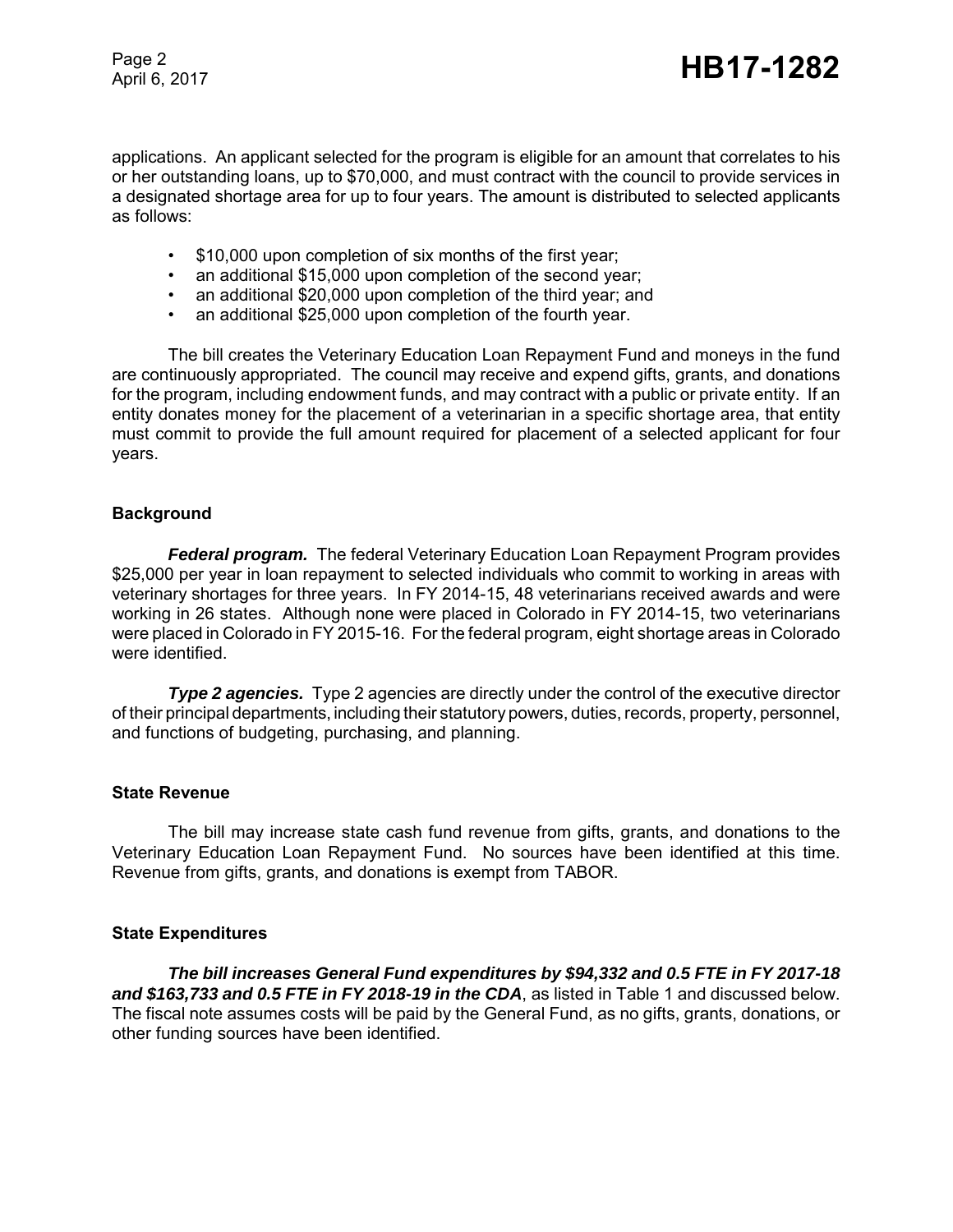| Table 1. Expenditures Under HB17-1282              |            |            |  |  |  |
|----------------------------------------------------|------------|------------|--|--|--|
| <b>Cost Components</b>                             | FY 2017-18 | FY 2018-19 |  |  |  |
| <b>Personal Services</b>                           | \$23,153   | \$25,257   |  |  |  |
| <b>FTE</b>                                         | $0.5$ FTE  | 0.5 FTE    |  |  |  |
| <b>Operating Expenses and Capital Outlay Costs</b> | 5,178      | 475        |  |  |  |
| <b>Council Costs</b>                               | 4,700      | 4,700      |  |  |  |
| Loan Repayment Awards                              | 40,000     | 100,000    |  |  |  |
| Centrally Appropriated Costs*                      | 21,301     | 33,301     |  |  |  |
| <b>TOTAL</b>                                       | \$94,332   | \$163,733  |  |  |  |

*\* Centrally appropriated costs are not included in the bill's appropriation.*

*Administrative costs.* CDA requires 0.5 FTE to provide support to the council, and develop and implement the program, including identifying shortage areas, conducting outreach, processing applications, and executing contracts with selected applicants. The fiscal note assumes that approximately 20 applications will be received and four will receive awards per year. Personal services costs are prorated based on the General Fund paydate shift.

*Loan repayment grants.* The bill requires \$40,000 in FY 2017-18 and \$100,000 in FY 2018-19 for loan repayments awards. In FY 2017-18, the amount is based on four applicants each receiving \$10,000; in FY 2018-19, it is based on the four initial applicants receiving \$15,000 in their second year, plus four new applicants each receiving \$10,000.

*Colorado State University.* The bill increases the workload for Colorado State University by a minimal amount to have a faculty or staff member of the College of Veterinary Medicine and Biomedical Sciences serve on the council.

*Centrally appropriated costs.* Pursuant to a Joint Budget Committee policy, certain costs associated with this bill are addressed through the annual budget process and centrally appropriated in the Long Bill or supplemental appropriations bills, rather than in this bill. The centrally appropriated costs subject to this policy are estimated in the fiscal note for informational purposes and summarized in Table 2.

| Table 2. Centrally Appropriated Costs Under SB17-1282                |            |            |  |  |  |
|----------------------------------------------------------------------|------------|------------|--|--|--|
| <b>Cost Components</b>                                               | FY 2017-18 | FY 2018-19 |  |  |  |
| Employee Insurance (Health, Life, Dental, and Short-term Disability) | \$4.204    | \$4,208    |  |  |  |
| Supplemental Employee Retirement Payments                            | 2,075      | 2,263      |  |  |  |
| <b>Indirect Costs</b>                                                | 15.022     | 26,830     |  |  |  |
| <b>TOTAL</b>                                                         | \$21,301   | \$33,301   |  |  |  |

## **Effective Date**

The bill takes effect upon signature of the Governor, or upon becoming law without his signature.